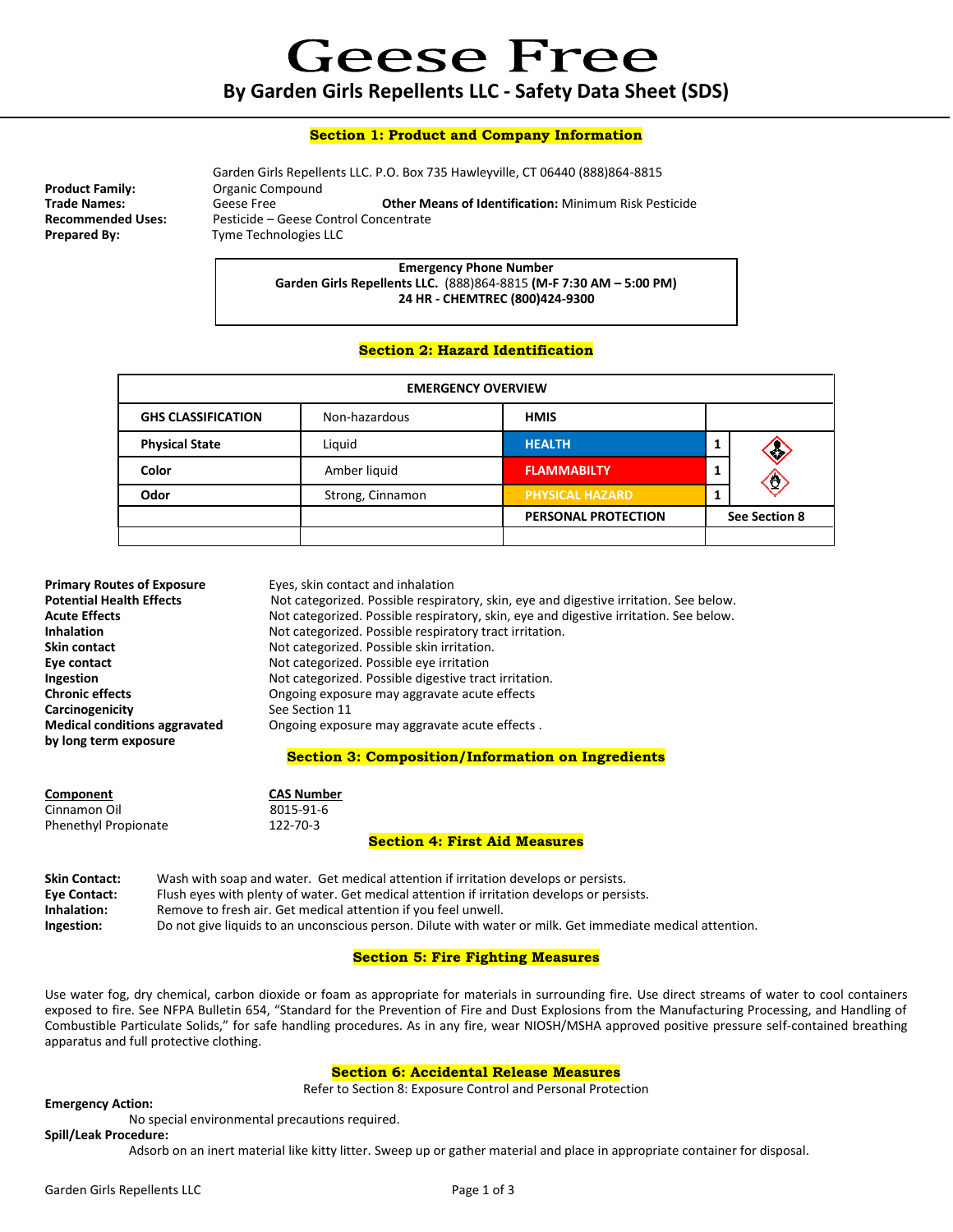# **Safety Data Sheet (SDS)**

# **Section 7: Handling and Storage**

Refer to Section 8: Exposure Control and Personal Protection

**Handling:** Keep away from heat, flame and strong oxidizing agents.

**Storage:** Keep away from heat, sparks, and flame. Store in a cool place in original container away from window or direct sun light. Do not store below freezing conditions.

#### **Section 8: Exposure Control and Personal Protection**

#### **Engineering Controls:**

Use recommended safe handling practices to minimize unnecessary exposure. General room ventilation is adequate for storage and ordinary handling. Use local exhaust at points of fume generation.

## **Personal Protective Equipment:**

Wear safety glasses with side shields or chemical goggles to prevent eye contact. Have eye-washing facilities readily available where eye contact can occur. Do not wear contact lenses when working with this substance. Wear impervious gloves and protective clothing to prevent prolonged skin contact. Use NIOSH or MSHA approved respiratory equipment.

#### **Section 9: Physical and Chemical Properties**

| <b>Boiling Point:</b>                    | Not determined | Vapor Density (Air = $1$ ):       | Not applicable               |
|------------------------------------------|----------------|-----------------------------------|------------------------------|
| Specific Gravity (@ 23°C):               | Not determined | Soluble (% in Water):             | 100% Soluble in water.       |
| <b>Melting Point:</b>                    | Not determined | Appearance:                       | Liguid                       |
| <b>Evaporation Rate:</b>                 | Not determined | Odor:                             | Characteristic               |
| <b>Vapor Pressure:</b>                   | Not determined | pH:                               | Not applicable               |
| <b>Odor Threshold:</b>                   | Not determined | <b>Auto Ignition Temperature:</b> | Not determined               |
| Solubility:                              | Soluble        | Viscosity (SUS $@$ 100°F):        | Not determined               |
| <b>Decomposition Temperature:</b>        | Not determined | <b>Flash Point:</b>               | Not determined               |
| Flammability Limits in Air (% by Volume) |                | Lower: Not determined             | <b>Upper:</b> Not determined |

### **Section 10: Stability and Reactivity**

| <b>Reactivity:</b>          | Not reactive under normal conditions of storage and use.                                                            |
|-----------------------------|---------------------------------------------------------------------------------------------------------------------|
| <b>Chemical Stability:</b>  | Stable under normal conditions of storage and use. Avoid exposure to open flame or exceeding recommended processing |
|                             | conditions.                                                                                                         |
| Stability/Incompatibility:  | Avoid contact with strong oxidizers, strong acids or flammable materials.                                           |
| <b>Conditions to Avoid:</b> | Avoid contact with incompatible materials such as oxidizing agents.                                                 |

#### **Hazardous Reactions/Decomposition Products:**

Material does not decompose at ambient temperatures. Combustion or high heat may produce thermal decomposition products that may include carbon monoxide, carbon dioxide, dense smoke, and other toxic vapors.

### **Section 11: Toxicological Information**

| <b>Likely Routes of Exposure:</b><br><b>Acute Effects:</b> | Eye, skin contact, and inhalation.<br>Irritation of eye, skin, digestive and respiratory tracts.<br>Oral toxicity LD50 - Not available; component LD50s are high<br>Inhalation Toxicity LD50 - Not available. |
|------------------------------------------------------------|---------------------------------------------------------------------------------------------------------------------------------------------------------------------------------------------------------------|
| <b>Chronic Effects:</b>                                    | None known.                                                                                                                                                                                                   |
| Symptoms:                                                  | Irritation of eyes, skin and digestive or respiratory tract.                                                                                                                                                  |
| Carcinogenicity:                                           | This product has not been found to be carcinogenic by the NTP, ACGIH, IARC or OSHA.                                                                                                                           |
| <b>Further information</b>                                 | This product has no known adverse effect on human health.                                                                                                                                                     |

#### **Section 12: Ecological Information**

| <b>Aquatic Toxicity:</b>                 | Not determined. Do not spray this product in any body of water.                        |  |
|------------------------------------------|----------------------------------------------------------------------------------------|--|
| Ecotoxicity:                             | No known or expected ecotoxicity                                                       |  |
| <b>Persistence and Biodegradability:</b> | Not determined.                                                                        |  |
| <b>Bioaccumulative Potential:</b>        | Not determined. Contained solvents are expected to degrade rapidly in the environment. |  |
| <b>Mobility in Soil:</b>                 | Not determined. Contained solvents are expected to degrade rapidly in the environment. |  |

## **Section 13: Disposal Consideration**

Dispose of this product in compliance with all applicable federal, state and local regulations. The unused product is not specifically listed by EPA as a hazardous waste (40 CFR, Part 261D), nor is it formulated with materials which are listed as hazardous wastes. It does not exhibit the hazardous characteristics of ignitability, corrosivity or reactivity and is not formulated with contaminants as determined by the Toxicity Characteristic Leaching Procedure (TCLP).